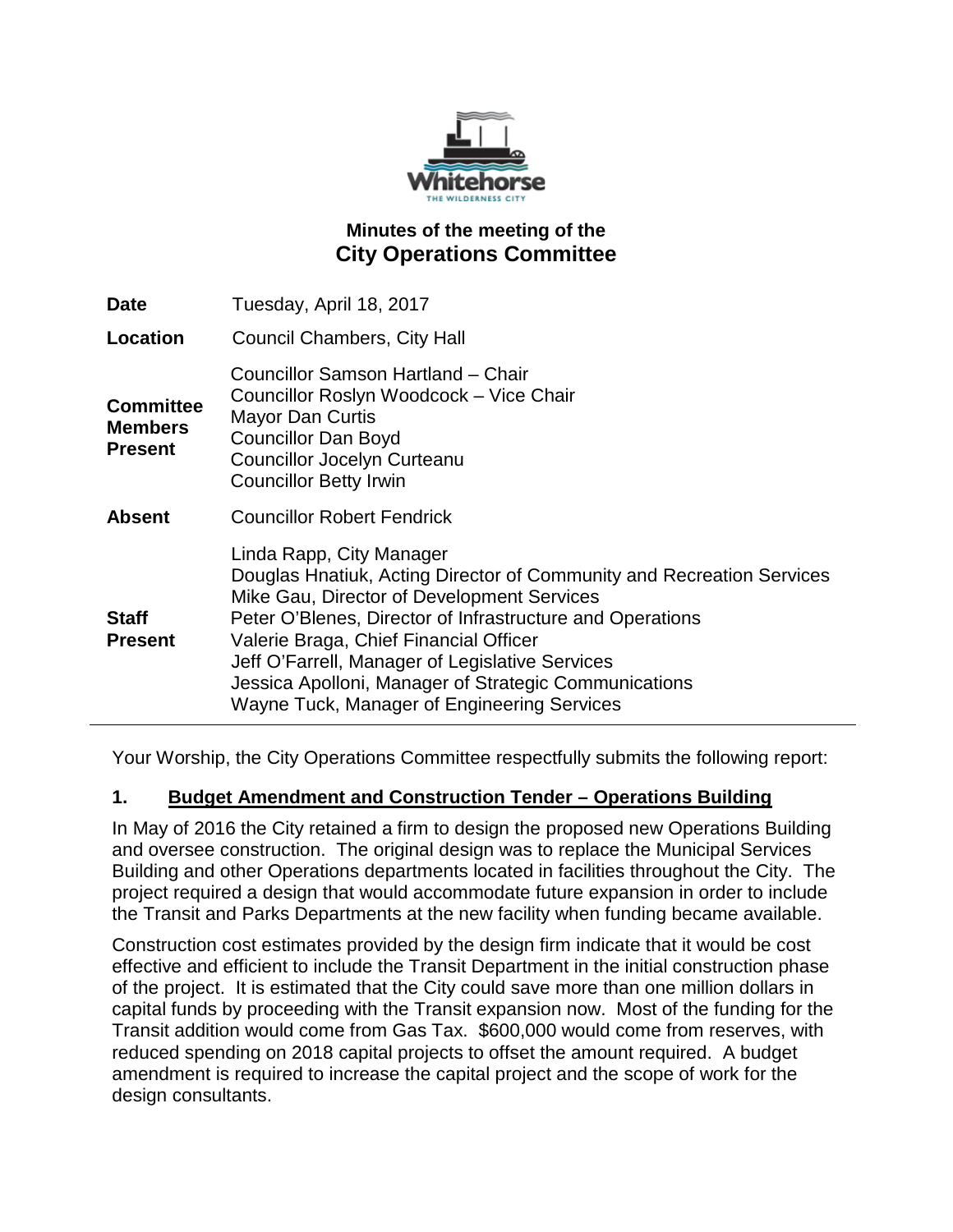Committee members posed questions regarding

- costs;
- eligibility of the expanded project for federal Gas Tax funding;
- anticipated efficiencies from relocating Transit at this time;
- the value of infrastructure investments in other neighbourhoods; and
- borrowing, net debt, and the City's borrowing authority.

#### **The recommendation of the City Operations Committee is**

THAT the 2017 to 2020 capital expenditure program be amended by increasing Operations Building project #320C01810A in the amount of \$9,200,000.00 to include the transit expansion, funded by \$600,000.00 from the Building Replacement Reserve with the balance from Gas Tax; and

THAT the scope of work for the consulting services contract for building design and construction supervision for the Operations Building project be increased in the amount of \$412,200.00; and

THAT a construction tender for the new Operations Building be prepared and released.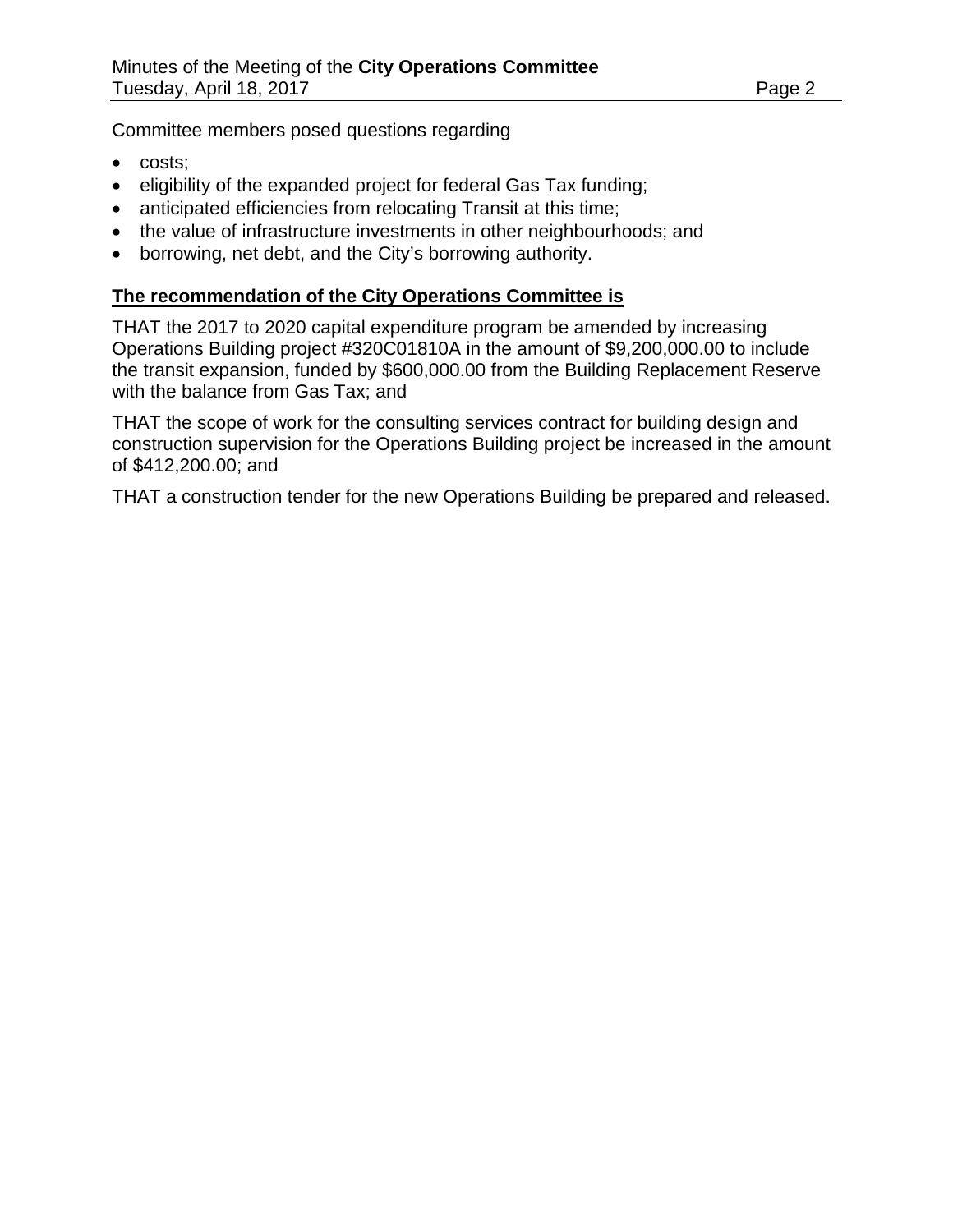

# **Minutes of the meeting of the Community Services Committee**

| <b>Date</b>                                          | Tuesday, April 18, 2017                                                                                                                                                                                                                                                                                                                                            |
|------------------------------------------------------|--------------------------------------------------------------------------------------------------------------------------------------------------------------------------------------------------------------------------------------------------------------------------------------------------------------------------------------------------------------------|
| Location                                             | <b>Council Chambers, City Hall</b>                                                                                                                                                                                                                                                                                                                                 |
| <b>Committee</b><br><b>Members</b><br><b>Present</b> | Councillor Samson Hartland - Chair<br>Mayor Dan Curtis<br><b>Councillor Dan Boyd</b><br><b>Councillor Jocelyn Curteanu</b><br><b>Councillor Betty Irwin</b><br><b>Councillor Roslyn Woodcock</b>                                                                                                                                                                   |
| <b>Absent</b>                                        | <b>Councillor Robert Fendrick</b>                                                                                                                                                                                                                                                                                                                                  |
| <b>Staff</b><br><b>Present</b>                       | Linda Rapp, City Manager<br>Douglas Hnatiuk, Acting Director of Community and Recreation Services<br>Mike Gau, Director of Development Services<br>Peter O'Blenes, Director of Infrastructure and Operations<br>Valerie Braga, Chief Financial Officer<br>Jeff O'Farrell, Manager of Legislative Services<br>Jessica Apolloni, Manager of Strategic Communications |

Your Worship, the Community Services Committee respectfully submits the following report:

#### **1. Proclamations** – For Information Only

Mayor Curtis proclaimed April 22 as *Earth Day*, April 23 to 29 as *National Volunteer Week*, and the month of May 2017 as *Better Hearing and Speech Month* in the City of Whitehorse.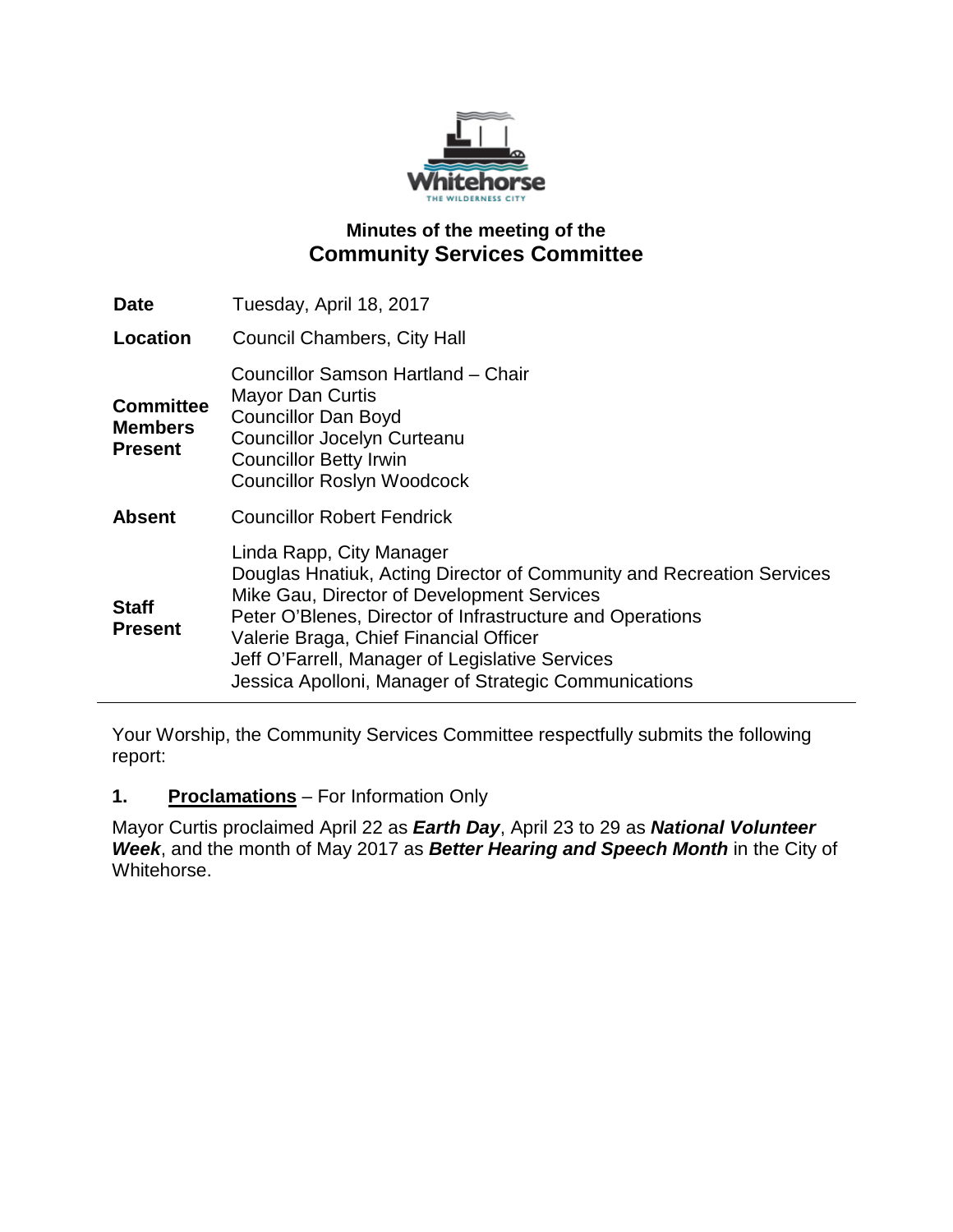

# **Minutes of the meeting of the Public Health and Safety Committee**

| <b>Date</b>                                          | Tuesday, April 18, 2017                                                                                                                                                                                                                                                                                                                                                                       |
|------------------------------------------------------|-----------------------------------------------------------------------------------------------------------------------------------------------------------------------------------------------------------------------------------------------------------------------------------------------------------------------------------------------------------------------------------------------|
| Location                                             | <b>Council Chambers, City Hall</b>                                                                                                                                                                                                                                                                                                                                                            |
| <b>Committee</b><br><b>Members</b><br><b>Present</b> | Councillor Dan Boyd - Chair<br>Councillor Jocelyn Curteanu - Vice Chair<br><b>Mayor Dan Curtis</b><br><b>Councillor Samson Hartland</b><br><b>Councillor Betty Irwin</b><br><b>Councillor Roslyn Woodcock</b>                                                                                                                                                                                 |
| <b>Absent</b>                                        | <b>Councillor Robert Fendrick</b>                                                                                                                                                                                                                                                                                                                                                             |
| <b>Staff</b><br><b>Present</b>                       | Linda Rapp, City Manager<br>Douglas Hnatiuk, Acting Director of Community and Recreation Services<br>Mike Gau, Director of Development Services<br>Peter O'Blenes, Director of Infrastructure and Operations<br>Valerie Braga, Chief Financial Officer<br>Jeff O'Farrell, Manager of Legislative Services<br>Jessica Apolloni, Manager of Strategic Communications<br>Kevin Lyslo, Fire Chief |

Your Worship, the Public Health and Safety Committee respectfully submits the following report:

## **1. Long Lake Fuel Reduction** – *For Information Only*

In conjunction with Wildland Fire Management, the Fire Department has been exploring options to manage fuels within the City. The reduction of fuels along Long Lake Road is a pilot project to help determine if a controlled burn is an acceptable practice for future use. It also provides an opportunity for the two agencies to work together, gaining a better understanding of this tool and strengthening their operational relationship.

Reducing the wildfire potential in the vicinity of the Long Lake Road will be done through the burning of fine fuels and grass along the roadway and around the sewage lagoons. Burning will take place under very strict guidelines. Under no circumstance will burning take place if all of the prescribed requirements are not fully met.

Committee members asked about alternatives to a controlled burn and the frequency of wild land fires in the subject areas.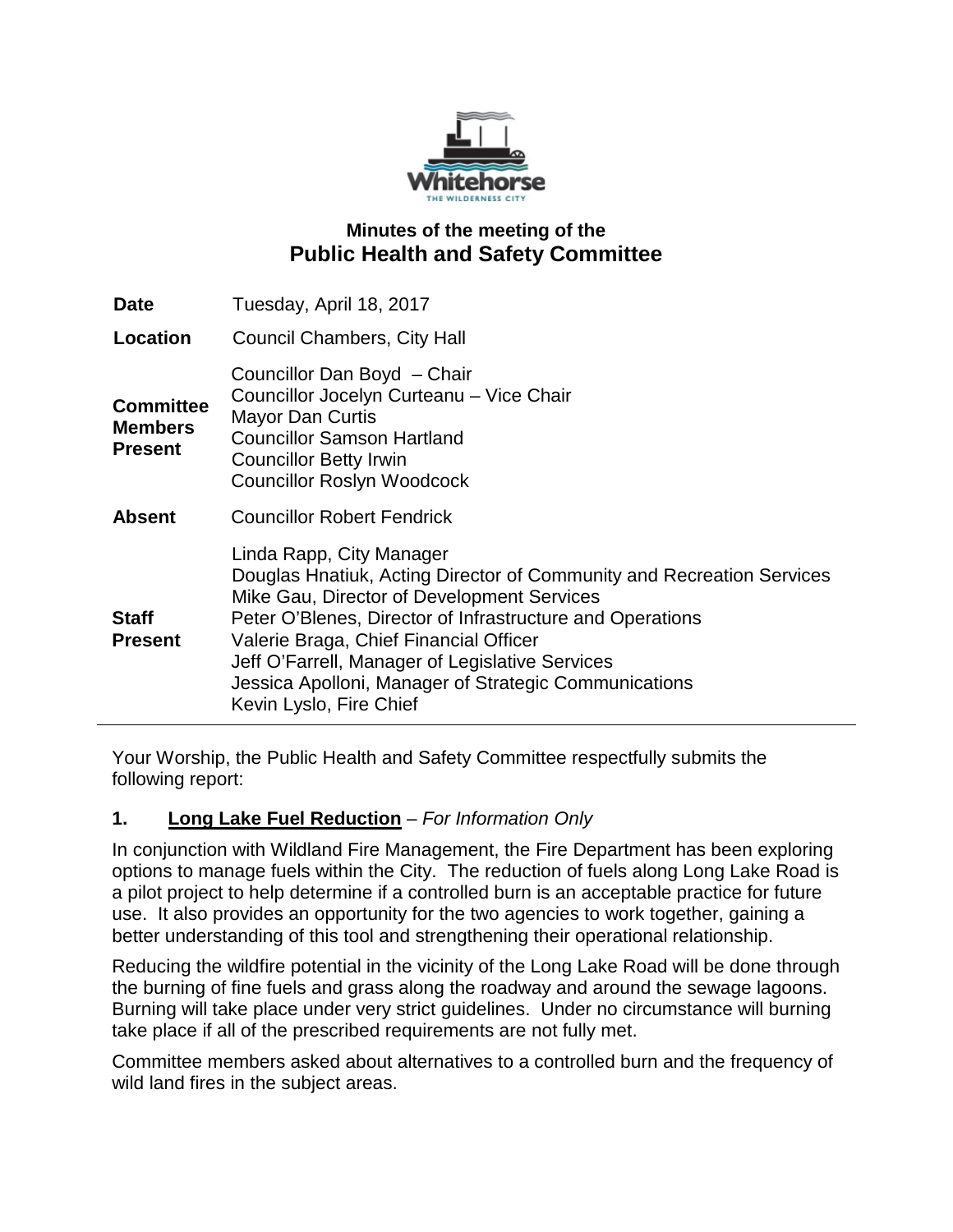

# **Minutes of the meeting of the Development Services Committee**

| <b>Date</b>                                          | Tuesday, April 18, 2017                                                                                                                                                                                                                                                                                                                                            |
|------------------------------------------------------|--------------------------------------------------------------------------------------------------------------------------------------------------------------------------------------------------------------------------------------------------------------------------------------------------------------------------------------------------------------------|
| Location                                             | <b>Council Chambers, City Hall</b>                                                                                                                                                                                                                                                                                                                                 |
| <b>Committee</b><br><b>Members</b><br><b>Present</b> | Councillor Jocelyn Curteanu - Chair<br>Councillor Betty Irwin - Vice Chair<br><b>Mayor Dan Curtis</b><br><b>Councillor Dan Boyd</b><br><b>Councillor Samson Hartland</b><br><b>Councillor Roslyn Woodcock</b>                                                                                                                                                      |
| <b>Absent</b>                                        | <b>Councillor Robert Fendrick</b>                                                                                                                                                                                                                                                                                                                                  |
| <b>Staff</b><br><b>Present</b>                       | Linda Rapp, City Manager<br>Douglas Hnatiuk, Acting Director of Community and Recreation Services<br>Mike Gau, Director of Development Services<br>Peter O'Blenes, Director of Infrastructure and Operations<br>Valerie Braga, Chief Financial Officer<br>Jeff O'Farrell, Manager of Legislative Services<br>Jessica Apolloni, Manager of Strategic Communications |

Your Worship, the Development Services Committee respectfully submits the following report:

## **1. Hillcrest Local Improvement Bylaw** – For Information Only

Shaunagh Stikeman spoke on behalf of the Hillcrest Community Association to express concerns regarding the timing of the public hearing and the voting period for the local improvement bylaw. She also expressed concern regarding the cost for residents, particularly for lower income families.

James Gilpin reiterated his concerns regarding the manner in which votes are calculated for a local improvement. He suggested alternatives when council considers negative votes, especially when they pertain to properties with large frontages.

In response to questions raised, administration explained the timing of the public hearing and the resident vote. The hearing provides an opportunity for council to hear and consider opinions on the issue in the event that any negative votes are received. The public hearing is scheduled in advance as it is assumed that negative votes will be submitted. Administration also confirmed that local improvement charges are a common practice when a neighbourhood specifically benefits from a project.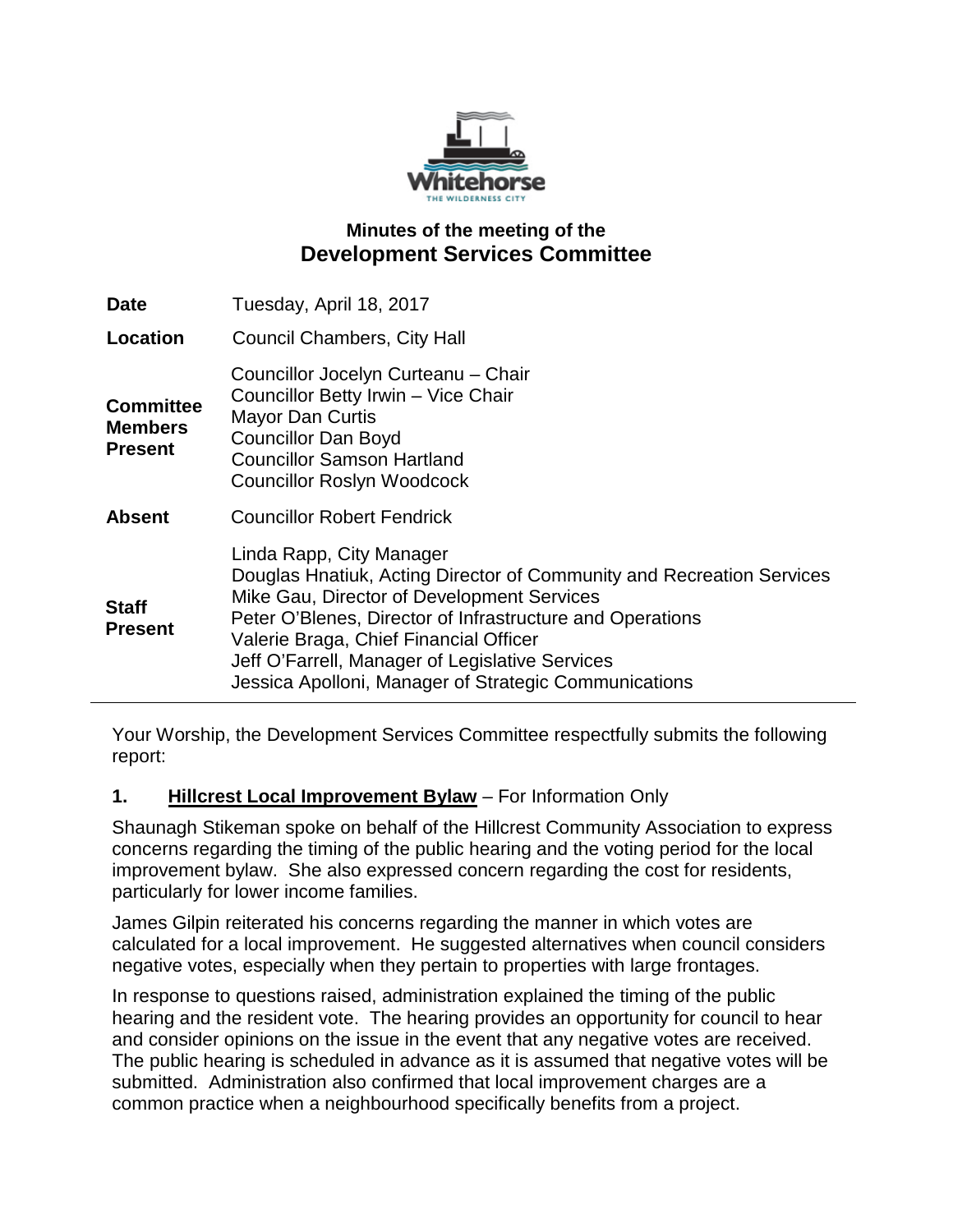

# **Minutes of the meeting of the Corporate Services Committee**

| <b>Date</b>                                          | Tuesday, April 18, 2017                                                                                                                                                                                                                                                                                                                                                                                               |
|------------------------------------------------------|-----------------------------------------------------------------------------------------------------------------------------------------------------------------------------------------------------------------------------------------------------------------------------------------------------------------------------------------------------------------------------------------------------------------------|
| Location                                             | <b>Council Chambers, City Hall</b>                                                                                                                                                                                                                                                                                                                                                                                    |
| <b>Committee</b><br><b>Members</b><br><b>Present</b> | Councillor Roslyn Woodcock - Chair<br>Councillor Dan Boyd - Vice Chair<br><b>Mayor Dan Curtis</b><br>Councillor Jocelyn Curteanu<br><b>Councillor Samson Hartland</b><br><b>Councillor Betty Irwin</b>                                                                                                                                                                                                                |
| <b>Absent</b>                                        | <b>Councillor Robert Fendrick</b>                                                                                                                                                                                                                                                                                                                                                                                     |
| <b>Staff</b><br><b>Present</b>                       | Linda Rapp, City Manager<br>Douglas Hnatiuk, Acting Director of Community and Recreation Services<br>Mike Gau, Director of Development Services<br>Peter O'Blenes, Director of Infrastructure and Operations<br>Valerie Braga, Chief Financial Officer<br>Jeff O'Farrell, Manager of Legislative Services<br>Jessica Apolloni, Manager of Strategic Communications<br><b>Taylor Eshpeter, Assistant City Engineer</b> |

Your Worship, the Corporate Services Committee respectfully submits the following report:

## **1. Budget Amendment – Canada Day 150 Project**

The 2017 capital budget includes funds for the Canada Day 150 Project. An additional grant has now been received, and a budget amendment is required to accept the grant. The contribution agreement for the grant requires the City to obtain a nationally recognized Canadian headliner act that will perform on the main stage at the Whitehorse Canada Day Festival.

To meet the commitments set out in the contribution agreement and to hire a nationally recognized headliner act for Canada Day within an already limited time-frame, it will be necessary for council to waive the bidding process for securing a headliner act. The City's purchasing and sales policy requires a council resolution to waive the bidding process for this to occur.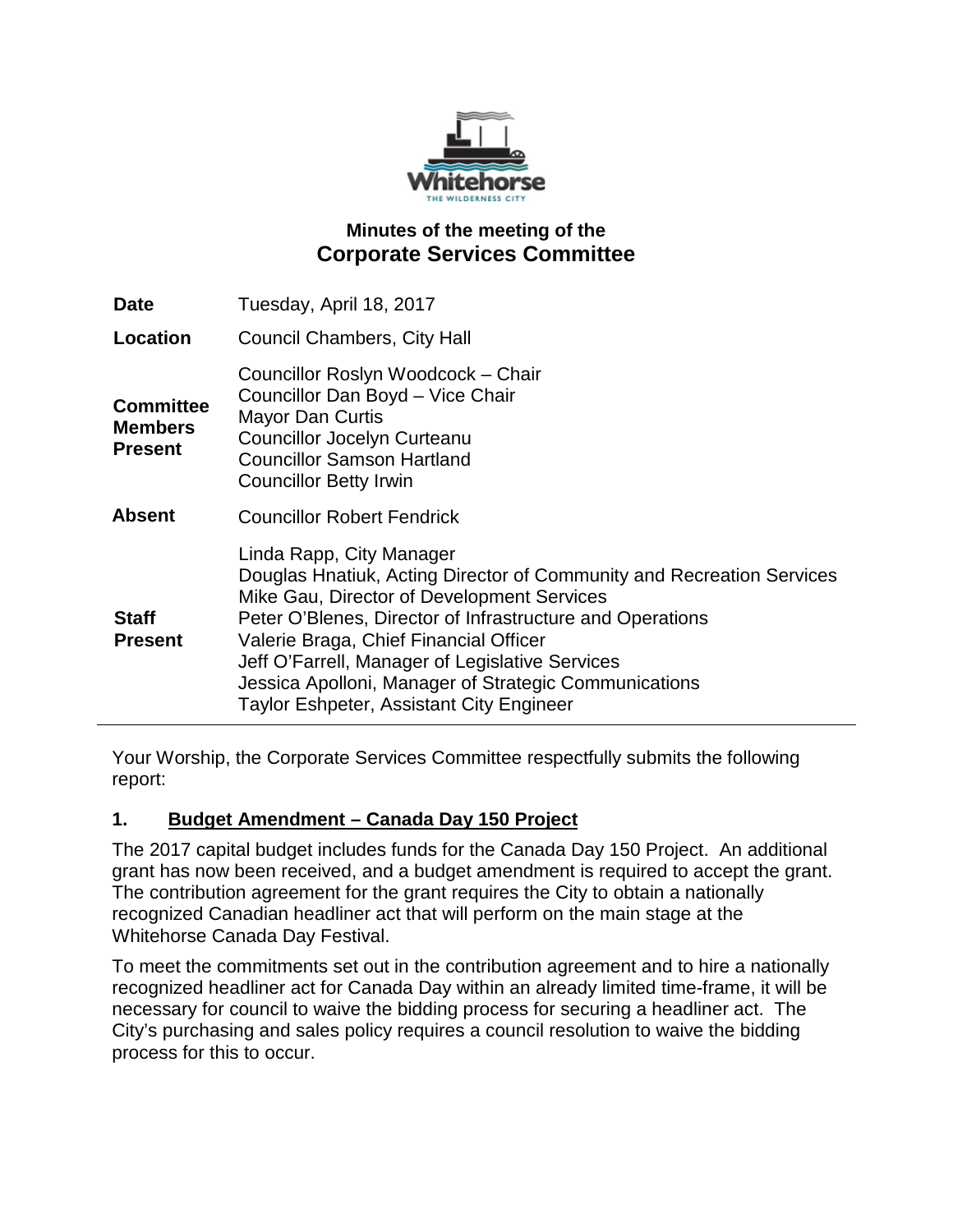#### **The recommendation of the Corporate Services Committee is**

THAT the bidding process for a Canada Day 150 headliner act be waived, and

THAT the 2017 to 2020 capital expenditure program be amended by increasing the 2017 Canada Day 150 Project in the amount of \$50,000.00, funded by an additional \$50,000.00 grant from the Canadian Heritage Canada Day 150 fund.

## **2. Budget Amendment – Whistle Bend Asphalt Repairs**

The approved 2016 capital budget included funding for Whistle Bend asphalt repairs in the amount of \$29,823.00. The work was not started in 2016 but is able to proceed and be completed in 2017. Work proposed under this project includes crack sealing on a priority basis to maintain the integrity of the asphalt surface in phases 1 and 2 of the Whistle Bend development. The project is funded by the Government of Yukon.

#### **The recommendation of the Corporate Services Committee is**

THAT the 2017 to 2020 capital expenditure program be amended by adding the 2017 Whistle Bend Asphalt Repairs project #500c00416 in the amount of \$29,823.00, funded by the Government of Yukon.

#### **3. Budget Amendment – 2017 Storm Sewer Upgrades Project**

A project to install a catch basin at the low point of Burns Road to collect surface drainage and discharge it into the storm system was approved in the 2017 capital budget, subject to confirmation of Gas Tax funding. It is important that the work be done this year as the City has committed to the affected property owners that the drainage issues will be resolved. Prices received in response to a request for quotations were higher than anticipated. In order to complete all the necessary components of the project a budget amendment in the amount of \$20,000.00 is required.

#### **The recommendation of the Corporate Services Committee is**

THAT the 2017 to 2020 capital expenditure program be amended by increasing the 2017 Burns Road Storm Sewer Upgrades Project #240c01410 in the amount of \$20,000.00, funded by Gas Tax.

## **4. Council Summaries for 2016** – *For Information Only*

The Procedures Bylaw requires administration to provide summary reports for the previous calendar year for each member of Council with respect to their attendance record, the travel undertaken in the performance of their duties, the expense claims submitted, and their voting record with respect to issues that came before council for a vote.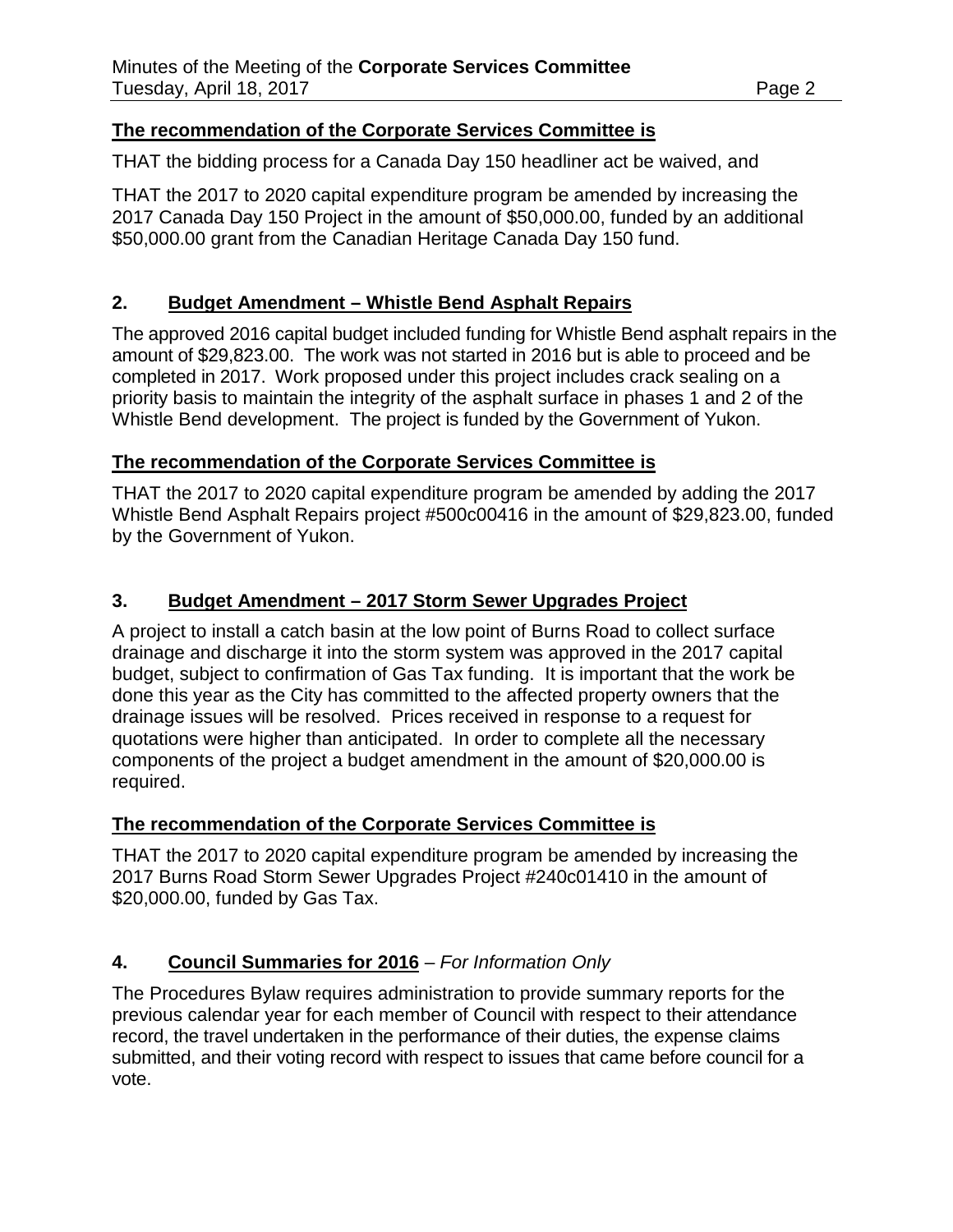The summary reports provide the required information for each member of council for the period from November 1, 2015 to December 31, 2016. The additional two months data from 2015 is included for issues outside of travel and expense claims so that the information is available for the whole of this term of office up to the end of the previous calendar year.

Committee members noted that these summaries provide a report card on the activities of council members and contribute to transparency with respect to the conduct of council. A member suggested that the summaries regarding negative votes are difficult to interpret, and noted in particular that the votes with respect to the Procedures Bylaw are misleading since the final votes on the issue took place in 2017 and are not reflected in these reports.